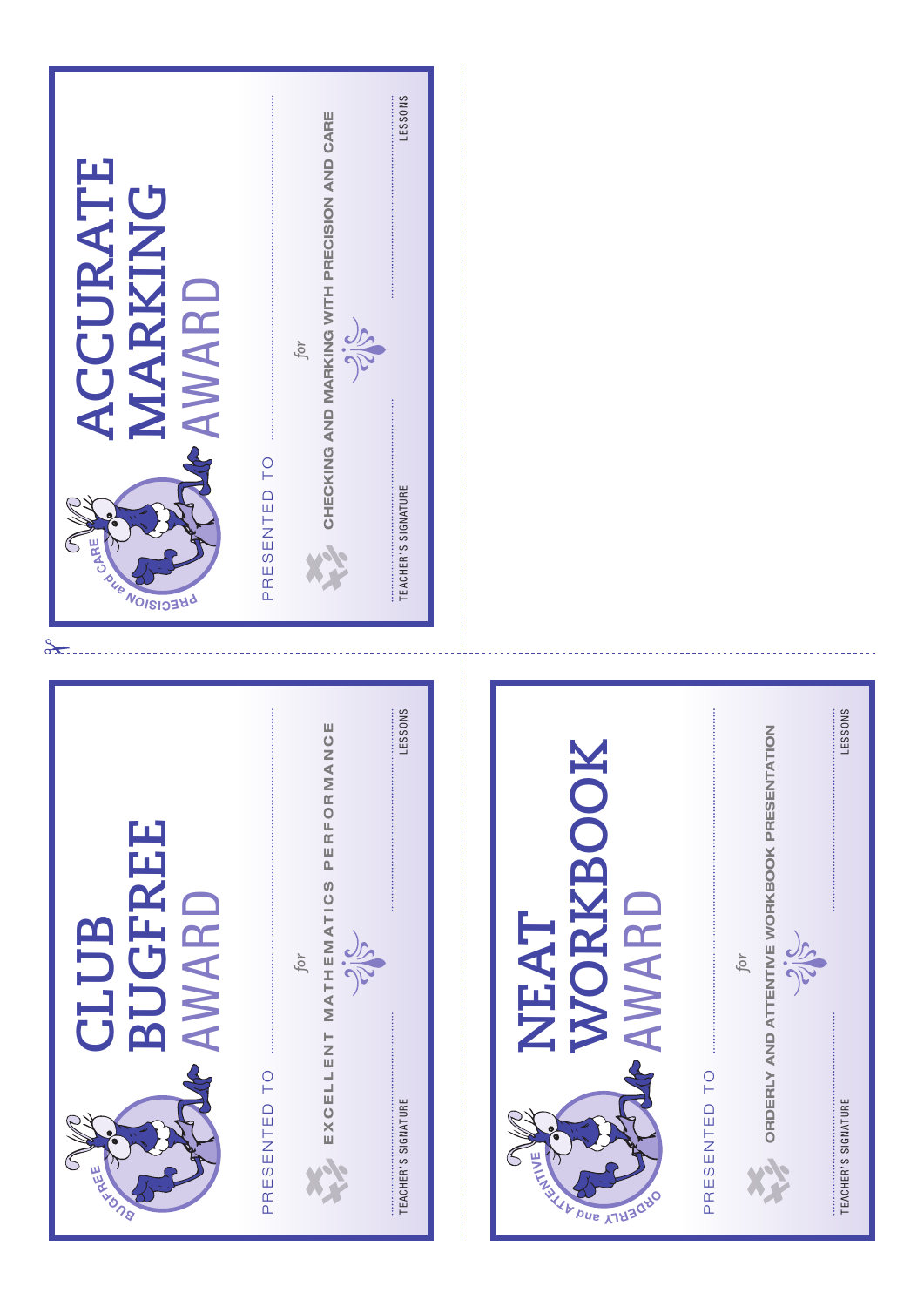| UGFREE                                                                                                   | <b>GFREE</b>                                                                                                                  |
|----------------------------------------------------------------------------------------------------------|-------------------------------------------------------------------------------------------------------------------------------|
| AWARD                                                                                                    | AWARI                                                                                                                         |
| <b>CLUB</b>                                                                                              | $\bigcup$                                                                                                                     |
| $\overline{\mathbf{D}}$                                                                                  | $\gamma_{\hat{Q}}$                                                                                                            |
| $\gamma_{\hat{Q}}$                                                                                       | $\frac{6}{5}$                                                                                                                 |
| LESSONS<br>U<br>O<br>PERFORMAN<br>MATHEMATICS<br>for<br>EXCELLENT<br>PRESENTED TO<br>TEACHER'S SIGNATURE | LESSONS<br>PERFORMANCE<br>S<br>MATHEMATIC<br>for<br>EXCELLENT<br>$\overline{\phantom{0}}$<br>TEACHER'S SIGNATURE<br>PRESENTED |
| <b>UGFREE</b><br>AWARD<br><b>ELLIE</b><br>$\overline{\mathbf{D}}$<br>$\gamma_{\hat{Q}}$                  | GFREE<br>AWARI<br>$\gamma_{\hat{Q}}$                                                                                          |
| LESSONS                                                                                                  | LESSONS                                                                                                                       |
| U<br>O                                                                                                   | PERFORMANCE                                                                                                                   |
| PERFORMAN                                                                                                | MATHEMATICS                                                                                                                   |
| MATHEMATICS                                                                                              | for                                                                                                                           |
| for                                                                                                      | EXCELLENT                                                                                                                     |
| EXCELLENT                                                                                                | $\overline{\overline{C}}$                                                                                                     |
| PRESENTED TO                                                                                             | TEACHER'S SIGNATURE                                                                                                           |
| TEACHER'S SIGNATURE                                                                                      | PRESENTED                                                                                                                     |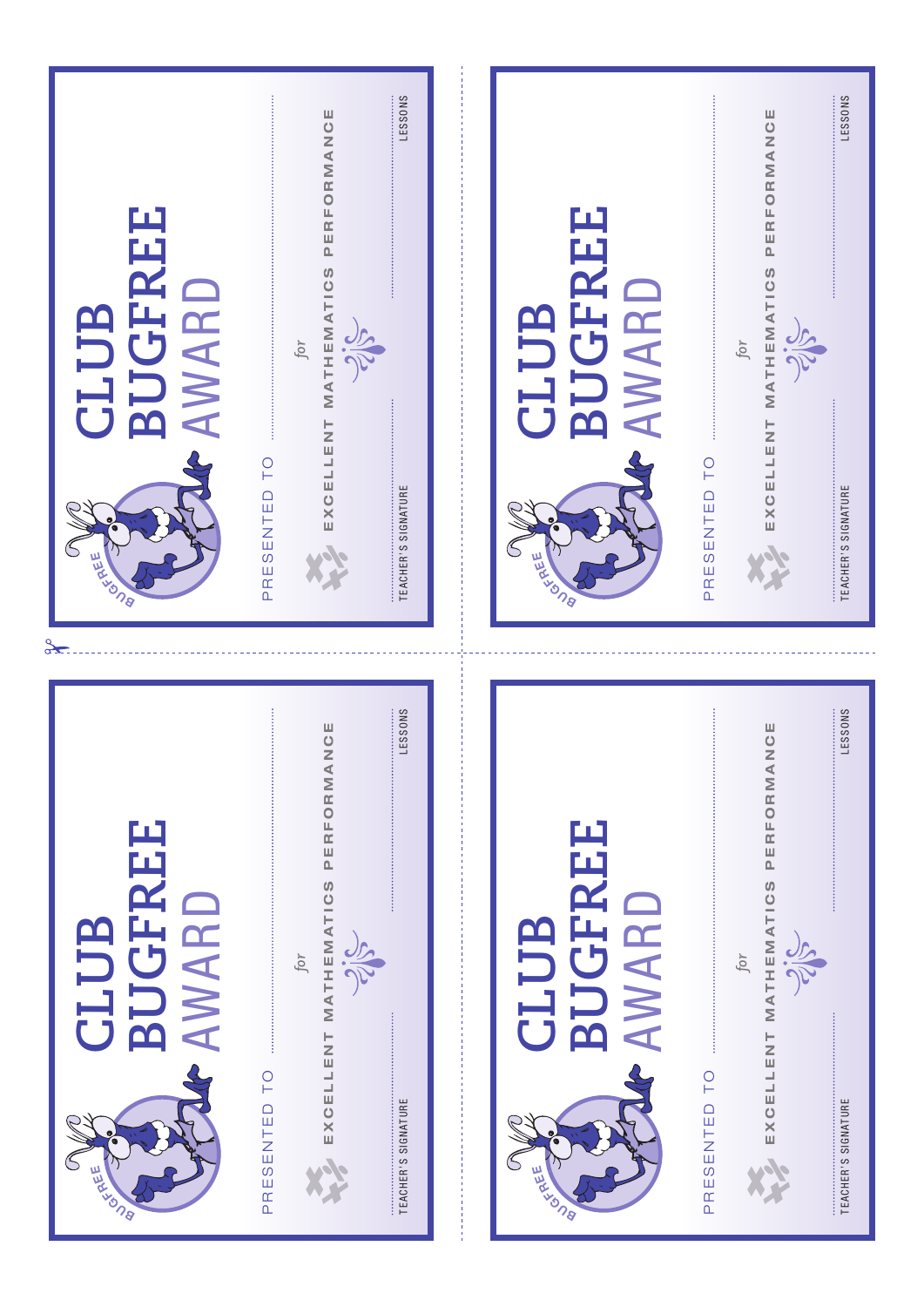| ACCURATE<br>MARKING<br><b>AWARD</b><br>PUE<br><b>NOISION</b>                                          | ACCURATE<br>MARKIN<br>AWARD<br><b>GARE</b><br><b>PRECISION AND</b>                                                                          |
|-------------------------------------------------------------------------------------------------------|---------------------------------------------------------------------------------------------------------------------------------------------|
| LESSONS<br>CHECKING AND MARKING WITH PRECISION AND CARE<br>for<br>PRESENTED TO<br>TEACHER'S SIGNATURE | LESSONS<br>CHECKING AND MARKING WITH PRECISION AND CARE<br>TO <sub>1</sub><br>$\overline{\overline{C}}$<br>PRESENTED<br>TEACHER'S SIGNATURE |
| ACCURATE<br>MARKING<br><b>AWARD</b><br><b>NECISION</b>                                                | ACCURATE<br>MARKING<br>AWARD<br><b>GARE</b><br>PUE<br><b>NOISION</b>                                                                        |
| LESSONS<br>CHECKING AND MARKING WITH PRECISION AND CARE<br>for<br>PRESENTED TO<br>TEACHER'S SIGNATURE | LESSONS<br>CHECKING AND MARKING WITH PRECISION AND CARE<br>for<br>$\overline{\overline{C}}$<br>PRESENTED<br>TEACHER'S SIGNATURE             |